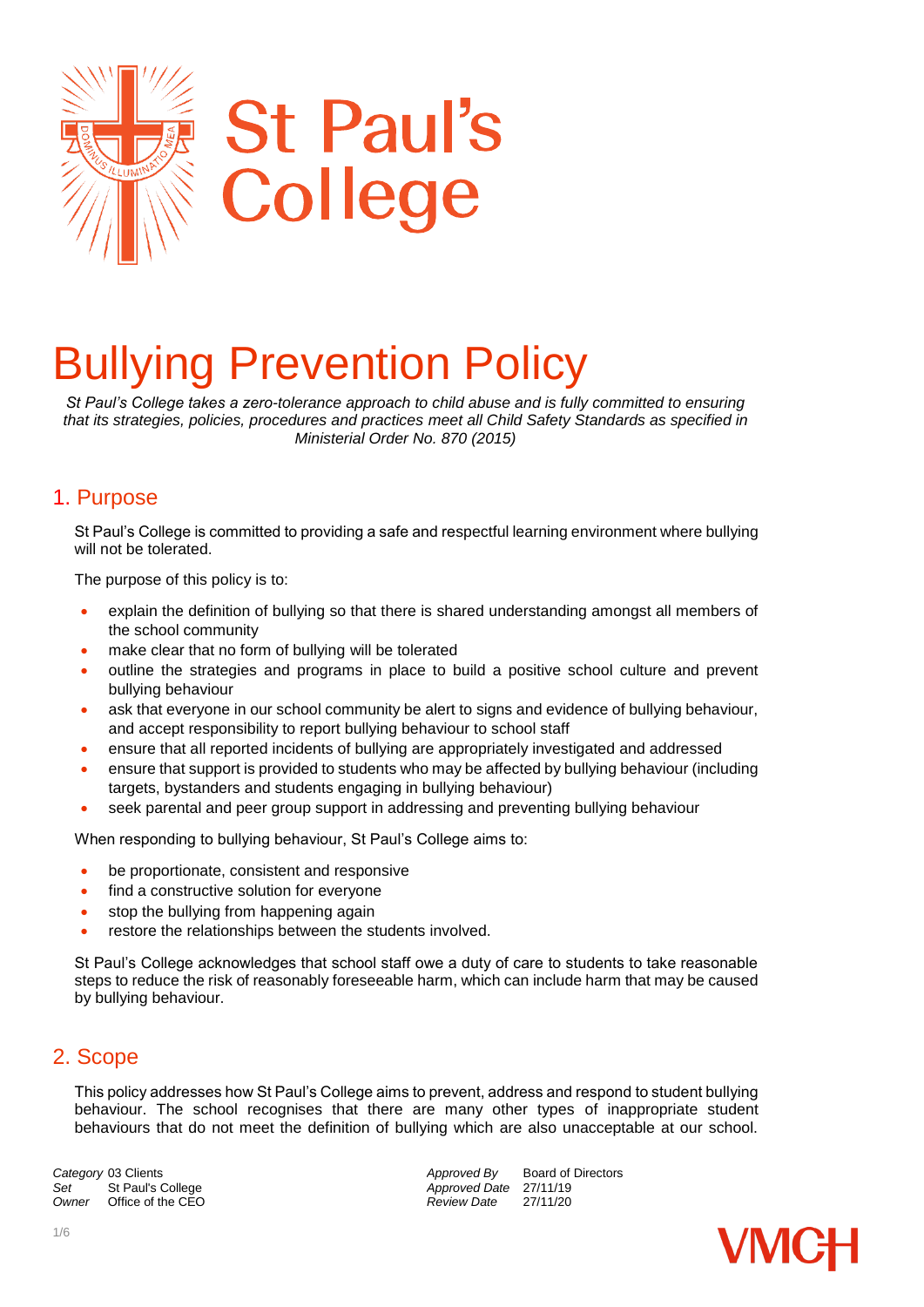These other inappropriate behaviours will be managed in accordance with the school's policies and procedures including the Child Safe *Promoting Student Wellbeing Policy.*

This policy applies to all school activities, including camps and excursions.

## 3. Policy

#### **3.1 Definitions**

#### **Bullying**

In 2018 the Education Council of the Council of Australian Governments endorsed the following definition of bullying for use by all Australian schools:

*Bullying is an ongoing and deliberate misuse of power in relationships through repeated verbal, physical and/or social behaviour that intends to cause physical, social and/or psychological harm. It can involve an individual or a group misusing their power, or perceived power, over one or more persons who feel unable to stop it from happening.*

*Bullying can happen in person or online, via various digital platforms and devices and it can be obvious (overt) or hidden (covert). Bullying behaviour is repeated, or has the potential to be repeated, over time (for example, through sharing of digital records)*

*Bullying of any form or for any reason can have immediate, medium and long-term effects on those involved, including bystanders. Single incidents and conflict or fights between equals, whether in person or online, are not defined as bullying.* 

Bullying has three main features:

- It involves a misuse of power in a relationship
- It is ongoing and repeated, and
- It involves behaviours that can cause harm.

Bullying can be:

- **1.** *direct* physical bullying e.g. hitting, tripping, and pushing or damaging property.
- **2.** *direct* verbal bullying e.g. name calling, insults, homophobic or racist remarks, verbal abuse.
- **3.** *indirect* bullying e.g. spreading rumours, playing nasty jokes to embarrass and humiliate, mimicking, encouraging others to socially exclude a person and/or damaging a person's social reputation or social acceptance.

*Cyberbullying* is direct or indirect bullying behaviours using digital technology. For example via a mobile device, computers, chat rooms, email, social media, etc. It can be verbal, written and include images, video and/or audio.

## 4. Other distressing and inappropriate behaviours

Many distressing and inappropriate behaviours may not constitute bullying even though they are unpleasant. Students who are involved in or who witness any distressing and inappropriate behaviours should report their concerns to school staff and our school will follow the school's Child Safe *Promoting Student Wellbeing Policy*

*Mutual conflict* involves an argument or disagreement between people with no imbalance of power. In incidents of mutual conflict, generally, both parties are upset and usually both want a resolution to the issue. Unresolved mutual conflict can develop into bullying if one of the parties targets the other repeatedly in retaliation.

**Category** 03 Clients<br> **Category** 03 Clients<br> **Approved Date 27/11/19**<br> *Approved Date* 27/11/19 Set St Paul's College *Set* St Paul's College *Approved Date* 27/11/19<br> *Owner* Office of the CEO *Approved Date* 27/11/20 *Office of the CEO* 

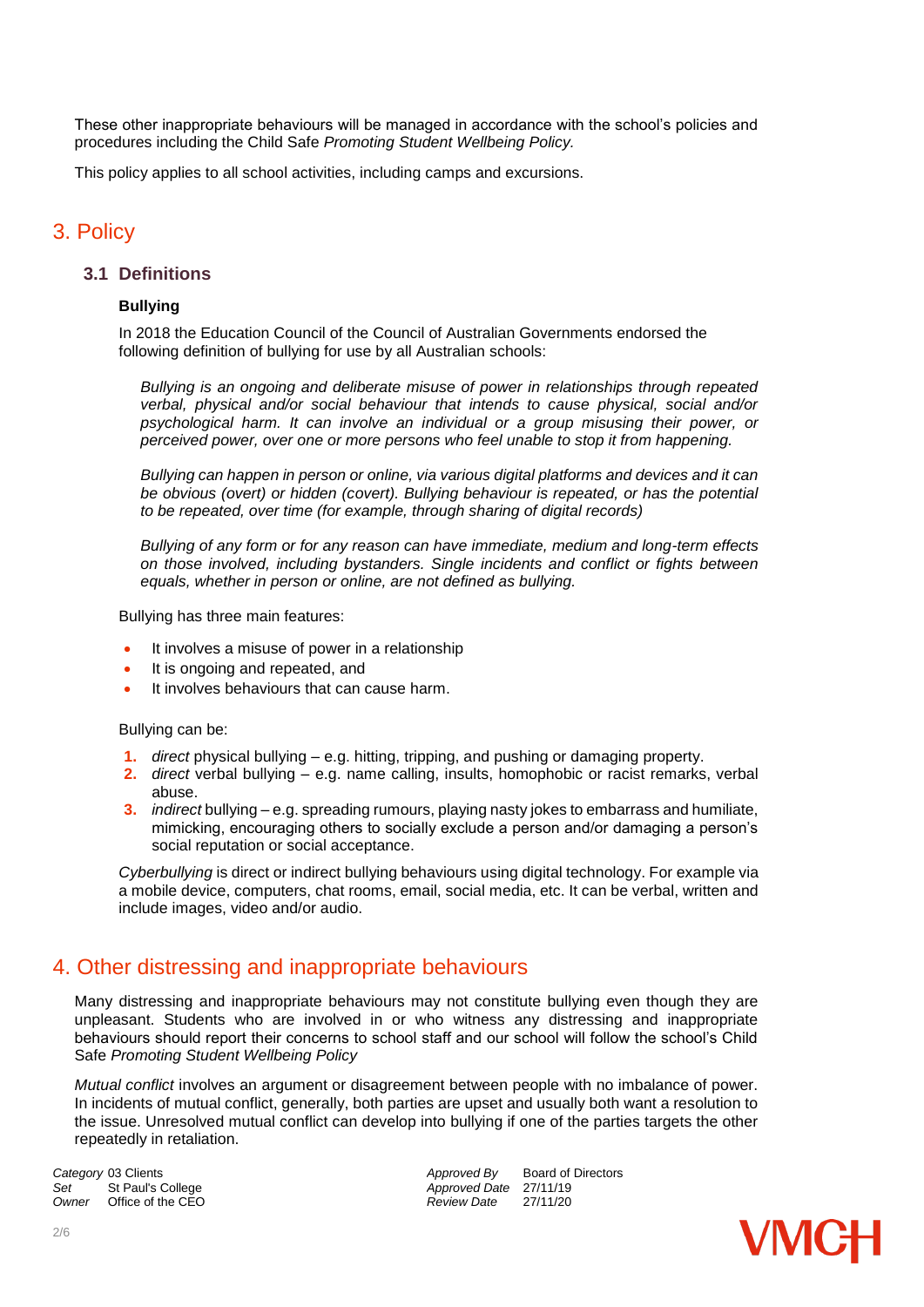*Social rejection or dislike* is not bullying unless it involves deliberate and repeated attempts to cause distress, exclude or create dislike by others.

*Single-episode acts* of nastiness or physical aggression are not the same as bullying. However, single episodes of nastiness or physical aggression are not acceptable behaviours at our school and may have serious consequences for students engaging in this behaviour. The school will use its Student Wellbeing and Engagement Policy to guide a response to single episodes of nastiness or physical aggression.

*Harassment* is language or actions that are demeaning, offensive or intimidating to a person. It can take many forms, including sexual harassment and disability harassment. Harassment of any kind will not be tolerated as it may have serious consequences for students engaging in this behaviour. The school will use its Student Wellbeing and Engagement Policy to guide a response to students demonstrating harassing behaviour, unless the behaviour also constitutes bullying, in which case the behaviour will be managed in accordance with this Bullying Prevention Policy.

# 5. Bullying Prevention

St Paul's College has a number of programs and strategies in place to build a positive and inclusive school culture. We strive to foster a school culture that prevents bullying behaviour by modelling and encouraging behaviour that demonstrates acceptance, kindness and respect.

Bullying prevention at St Paul's College is proactive and is supported by research that indicates that a whole school, multifaceted approach is the most effect way to prevent and address bullying. At our school:

- We have a positive school environment that provides safety, security and support for students and promotes positive relationships and wellbeing.
- We strive to build strong partnerships between the school, families and the broader community that means all members work together to ensure the safety of students.
- Teachers are encouraged to incorporate classroom management strategies that discourage bullying and promote positive behaviour.
- In the classroom, our social and emotional learning curriculum teaches students what constitutes bullying and how to respond to bullying behaviour assertively. This promotes resilience, assertiveness, conflict resolution and problem solving.
- We seek to empower students to be confident communicators and to resolve conflict in a non-aggressive and constructive way.
- Students are encouraged to look out for each other and to talk to teachers and older peers about any bullying they have experienced or witnessed.

For further information about our engagement and wellbeing initiatives, please see our Student Wellbeing and Engagement policy.

# 6. Incident Response

## **6.1 Reporting concerns to St Paul's College**

Bullying complaints will be taken seriously and responded to sensitively at our school.

Students who may be experiencing bullying behaviour, or students who have witnessed bullying behaviour, are encouraged to report their concerns to school staff as soon as possible.

**Category** 03 Clients **Approved By** Board of Directors *Approved By* Board of Directors *Approved Bate* 27/11/19 Set St Paul's College *Set* St Paul's College *Approved Date* 27/11/19<br> *Owner* Office of the CEO *Approved Date* 27/11/20 *Office of the CEO* 

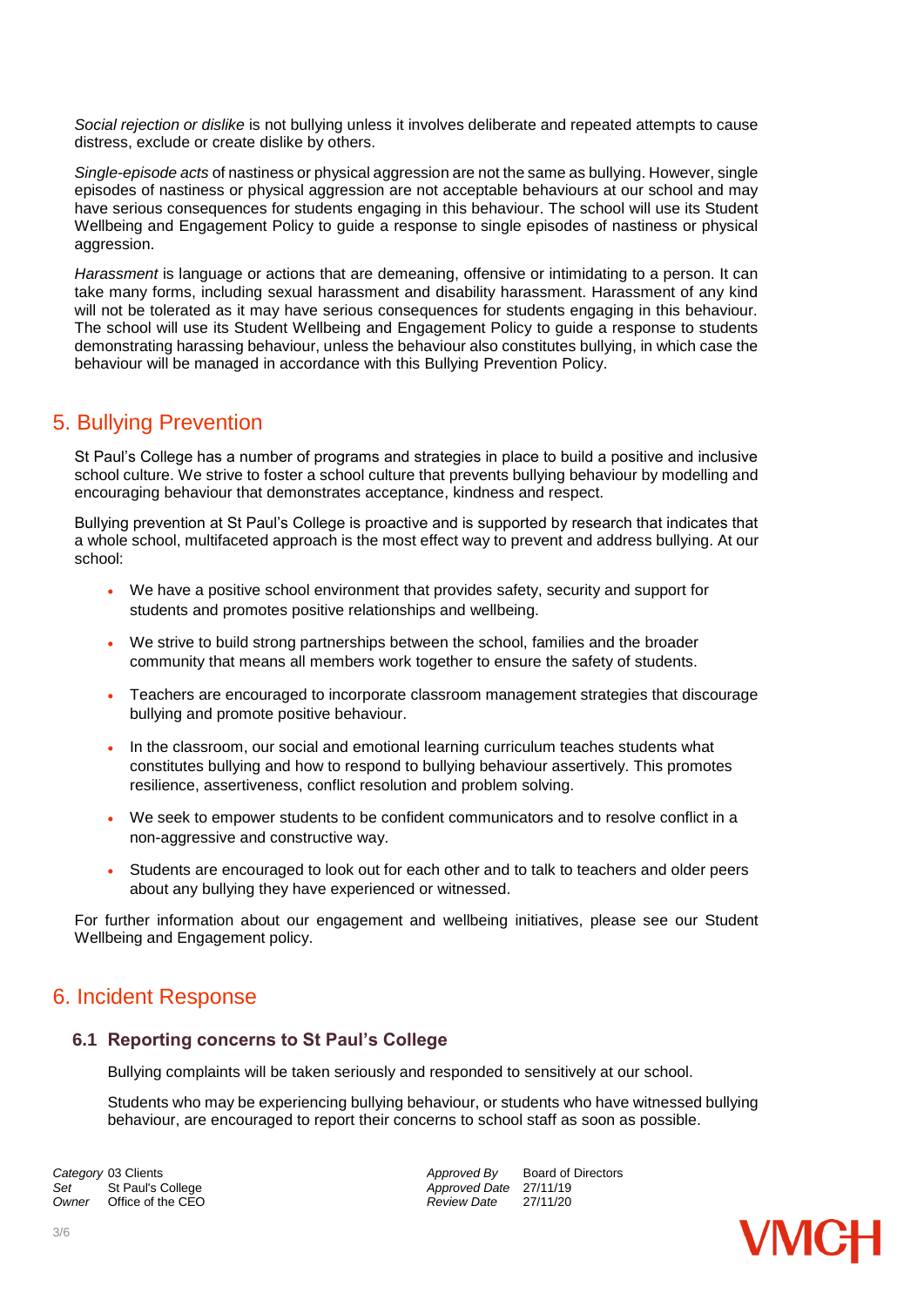Our ability to effectively reduce and eliminate bullying behaviour is greatly affected by students and/or parents and carers reporting concerning behaviour as soon as possible, so that the responses implemented are timely and appropriate in the circumstances.

We encourage students to speak about their concerns with any trusted member of staff including teaching staff and allied health staff.

Parents or carers who develop concerns that their child is involved in, or has witnessed bullying behaviour at school should contact their child's teacher.

#### **6.2 Investigations**

When notified of alleged bullying behaviour, school staff are required to:

- **1.** record the details of the allegations
- **2.** inform relevant teaching staff and allied health staff and the Principal

The student's teacher, in consultation with the Principal, is responsible for investigating allegations of bullying in a timely and sensitive manner. To appropriately investigate an allegation of bullying, the teacher or Principal may:

- speak to the those involved in the allegations, including the target/s, the students allegedly engaging in bullying behaviour/s and any witnesses to the incidents
- speak to the parents of the students involved
- speak to the teachers of the students involved
- take detailed notes of all discussions for future reference

All communications in the course of investigating an allegation of bullying will be managed sensitively. Investigations will be completed as quickly as possible to allow for the behaviours to be addressed in a timely manner.

The objective of completing a thorough investigation into the circumstances of alleged bullying behaviour is to determine the nature of the conduct and the students involved. A thorough understanding of the alleged bullying will inform staff about how to most effectively implement an appropriate response to that behaviour.

Serious bullying, including serious cyberbullying, is a criminal offence and may be referred to Victoria Police. For more information, see: [Brodie's Law.](http://www.education.vic.gov.au/about/programs/bullystoppers/Pages/advicesheetbrodieslaw.aspx)

#### **6.3 Responses to bullying behaviours**

When the relevant staff member has sufficient information to understand the circumstances of the alleged bullying and the students involved, a number of strategies may be implemented to address the behaviour and support affected students in consultation with the Principal. There are a number of factors that will be considered when determining the most appropriate response to the behaviour. When making a decision about how to respond to bullying behaviour, staff will consider

- the age and maturity of the students involved
- the severity and frequency of the bullying, and the impact it has had on the target student
- whether the student/s engaging in bullying behaviour have displayed similar behaviour before
- whether the bullying took place in a group or one-to-one context
- whether the students engaging in bullying behaviour demonstrates insight or remorse for their behaviour

**Category** 03 Clients **Approved By** Board of Directors *Approved By* Board of Directors *Approved Bate* 27/11/19 Set St Paul's College *Set* St Paul's College **Approved Date** 27/11/19<br> *Approved Date* 27/11/20 *Office of the CEO* 

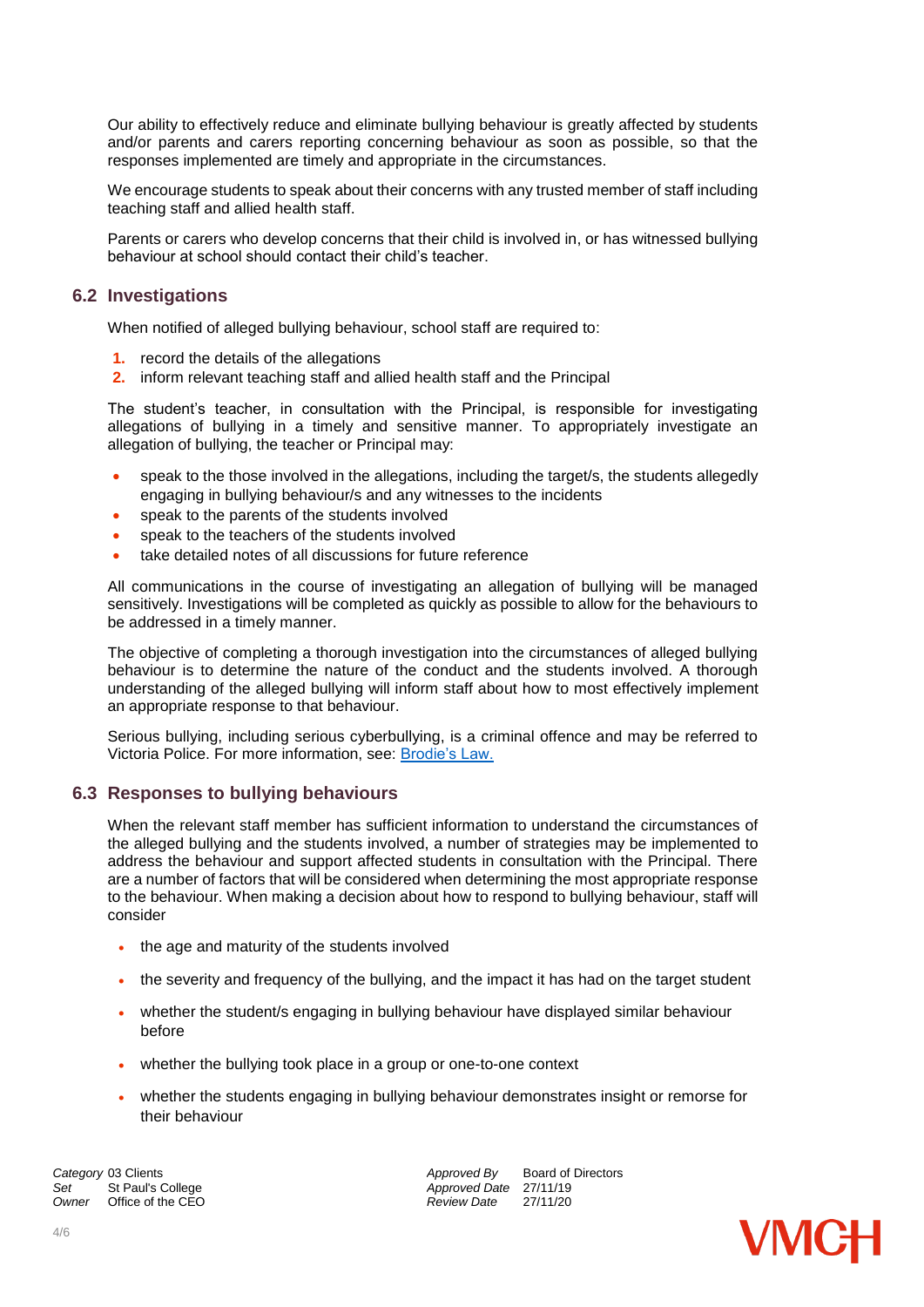the alleged motive of the behaviour, including any element of provocation.

St Paul's College may implement all, or some of the following responses to bullying behaviours:

- Offer the support of the school psychologist to the target student or students
- Offer the support of the school psychologist to the students engaging in bullying behaviour
- Offer the support of the school psychologist to affected students, including witnesses and/or friends of the target student
- Facilitate a restorative practice meeting with all or some of the students involved. The objective of restorative practice is to repair relationships that have been damaged by bringing about a sense of remorse and restorative action on the part of the person who has bullied someone and forgiveness by the person who has been bullied.
- Facilitate a Student Support Group meeting and/or Behaviour Support Plan for affected students.
- Prepare a Safety Plan or Individual Management Plan restricting contact between target and students engaging in bullying behaviour.
- Monitor the behaviour of the students involved for an appropriate time and take follow up action if necessary.
- Implement disciplinary consequences for the students engaging in bullying behaviour, which may include removal of privileges.

St Paul's College understands the importance of monitoring and following up on the progress of students who have been involved in or affected by bullying behaviour. Where appropriate, school staff will also endeavour to provide parents and carers with updates on the management of bullying incidents.

The Principal or nominee is responsible for maintaining up to date records of the investigation of and responses to bullying behaviour.

## 7. Further information and resources

This policy should be read in conjunction with the following school policies:

- Statement of Values and School Philosophy
- Student Wellbeing and Engagement Policy
- Complaints & Grievances policy
- **Duty of Care Policy**
- **Inclusion and Diversity Policy**

The following websites and resources provide useful information on prevention and responding to bullying, as well as supporting students who have been the target of bullying behaviours:

 [Bully Stoppers;](https://bullyingnoway.gov.au/PreventingBullying/Planning/Pages/School-policy.aspx) [Kids Helpline;](https://kidshelpline.com.au/) [Bullying. No way!;](https://bullyingnoway.gov.au/PreventingBullying/Planning/Pages/School-policy.aspx) [Student Wellbeing Hub;](https://www.studentwellbeinghub.edu.au/) [Australian Student](https://www.studentwellbeinghub.edu.au/resources/detail?id=dd6b5222-d5c5-6d32-997d-ff0000a69c30#/)  [Wellbeing Framework](https://www.studentwellbeinghub.edu.au/resources/detail?id=dd6b5222-d5c5-6d32-997d-ff0000a69c30#/)

### 8. Evaluation

This policy will be reviewed on a 1-2 year basis, or earlier as required, following analysis of school data on reported incidents of, and responses to bullying to ensure that the policy remains up to date, practical and effective.

**Category** 03 Clients<br> **Category** 03 Clients<br> **Approved Date 27/11/19**<br> *Approved Date* 27/11/19 Set St Paul's College *Set* St Paul's College **Approved Date** 27/11/19<br> *Approved Date* 27/11/20 *Office of the CEO*